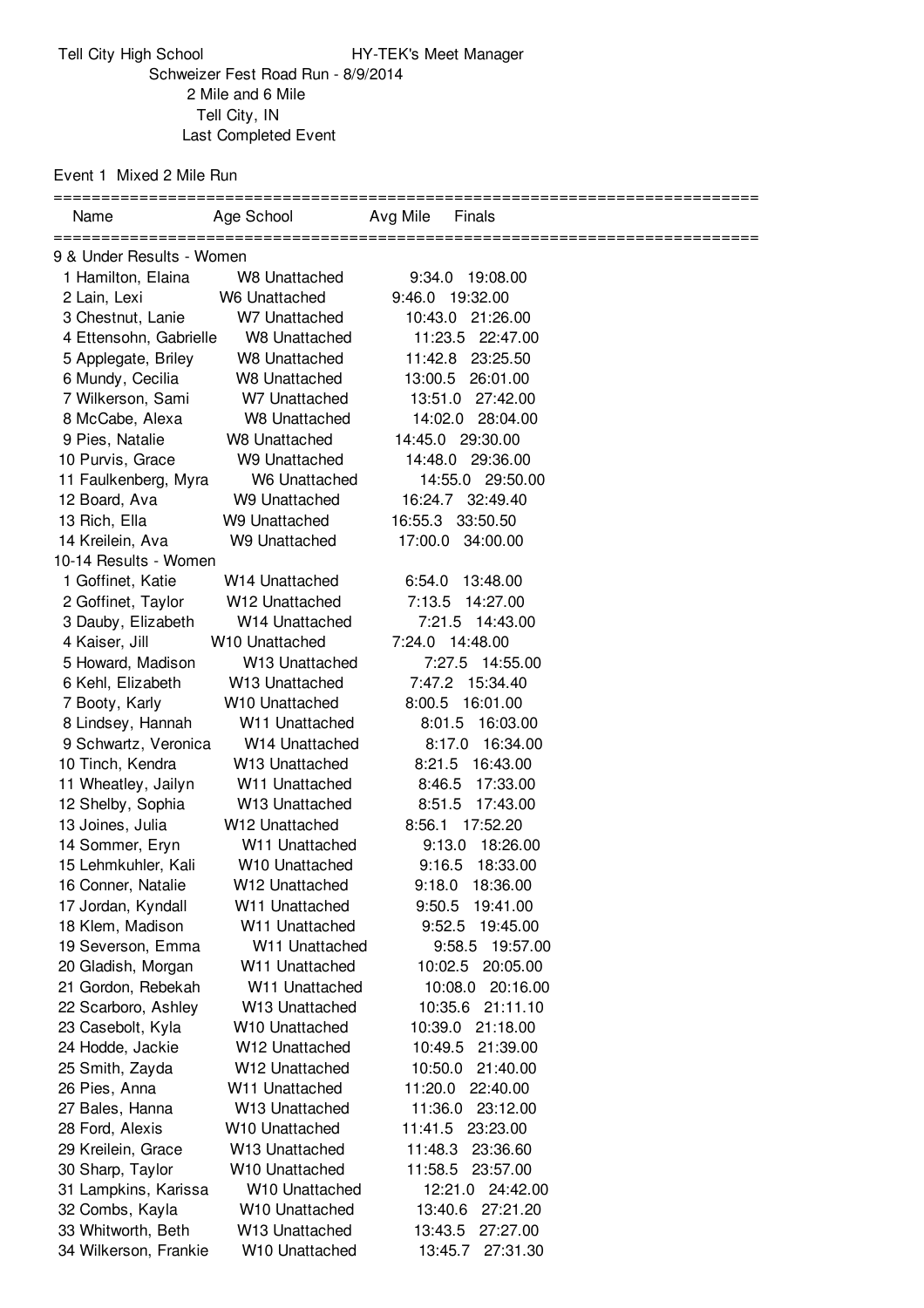| 35 Rogers, Maddie                        | W11 Unattached                   | 14:05.0<br>28:10.00                        |
|------------------------------------------|----------------------------------|--------------------------------------------|
| 36 Mundy, Anne                           | W10 Unattached                   | 14:23.5<br>28:47.00                        |
| 37 Johnson, Bailee                       | W11 Unattached                   | 14:52.8<br>29:45.50                        |
| 38 Faulkenberg, Summer                   | W10 Unattached                   | 14:53.0 29:46.00                           |
| 39 Greene, Aleah                         | W14 Unattached                   | 16:40.0<br>33:20.00                        |
| 40 Franzman, Brenna                      | W13 Unattached                   | 16:54.2<br>33:48.40                        |
| 41 Brooks, Eliza                         | W14 Unattached                   | 18:26.5<br>36:53.00                        |
| 42 Rich, Summer                          | W13 Unattached                   | 18:49.0<br>37:38.00                        |
| 43 Rich, Autumn                          | W14 Unattached                   | 37:38.30<br>18:49.2                        |
| 15-19 Results - Women                    |                                  |                                            |
| 1 Pund, Sarah                            | W15 Unattached                   | 13:53.00<br>6:56.5                         |
| 2 Blake, Mariah                          | W17 Unattached                   | 6:59.0<br>13:58.00                         |
| 3 Jacob, Amanda                          | W19 Unattached                   | 7:00.5<br>14:01.00                         |
| 4 Diaz, Cat                              | W19 Unattached                   | 7:29.5<br>14:59.00                         |
| 5 Kempf, Andi                            | W19 Unattached                   | 7:30.0<br>15:00.00                         |
| 6 Schlachter, Sarah                      | W15 Unattached                   | 15:10.00<br>7:35.0                         |
| 7 Hubert, Hannah                         | W16 Unattached                   | 7:38.5<br>15:17.00                         |
| 8 Payne, Danyella                        | W18 Unattached                   | 7:44.0<br>15:28.00                         |
| 9 Morrison, Angelica                     | W15 Unattached                   | 7:46.5<br>15:33.00                         |
| 10 Goffinet, Hanna                       | W19 Unattached                   | 7:52.0<br>15:44.00                         |
| 11 Main, Kayley                          | W19 Unattached                   | 16:17.00<br>8:08.5                         |
| 12 Boeglin, Madi                         | W18 Unattached                   | 8:16.0<br>16:32.00                         |
| 13 Aders, Ashley                         | W19 Unattached                   | 8:48.0<br>17:36.00                         |
| 14 Strassell, Erin                       | W18 Unattached                   | 8:55.5<br>17:51.00                         |
| 15 Theis, Jessica                        | W17 Unattached                   | 9:02.0<br>18:04.00                         |
| 16 Gengelbach, Ashley                    | W19 Unattached                   | 18:35.00<br>9:17.5                         |
| 17 Finley, Marcia                        | W <sub>15</sub> Unattached       | 9:45.0<br>19:30.00                         |
| 18 Buetel, Kyla                          | W16 Unattached                   | 9:46.5<br>19:33.00                         |
| 19 Fischer, Katie                        | W19 Unattached                   | 9:47.5<br>19:35.00                         |
| 20 Theis, Julia                          | W16 Unattached                   | 10:26.8<br>20:53.50                        |
| 21 Lashley, Reagan                       | W15 Unattached                   | 11:29.8<br>22:59.50                        |
| 22 Allen, Samantha                       | W17 Unattached                   | 16:52.0<br>33:44.00                        |
| 23 Bloud, Bailey                         | W17 Unattached                   | 18:07.0<br>36:14.00                        |
| 24 Brooks, Olivia                        | W16 Unattached                   | 19:08.0<br>38:16.00                        |
| 20-24 Results - Women                    |                                  |                                            |
| 1 Schaefer, Erin                         | W20 Unattached                   | 7:47.0<br>15:34.00                         |
| 2 Linn, Blaire                           | W22 Unattached                   | 8:02.5<br>16:05.00                         |
| 3 Brown, Sara                            | W22 Unattached                   | 8:19.0<br>16:38.00                         |
| 4 Berg, Sydney                           | W20 Unattached                   | 8:34.5<br>17:09.00                         |
| 5 Minto, Morgan                          | W20 Unattached                   | 17:38.00<br>8:49.0                         |
| 6 Lindauer, Megan                        | W21 Unattached                   | 9:20.0<br>18:40.00                         |
| 7 Gehlhausen, Candi                      | W23 Unattached                   | 9:24.5<br>18:49.00                         |
| 8 Dinkel, Jennifer                       | W20 Unattached                   | 9:47.0<br>19:34.00                         |
| 9 Reed, Payton                           | W20 Unattached                   | 10:35.0<br>21:10.00                        |
| 10 Pugh, Christa                         | W20 Unattached                   | 11:36.1<br>23:12.20                        |
| 11 Bettag, Hanna                         | W23 Unattached                   | 11:49.5<br>23:39.00                        |
| 12 Jay, Hannah                           | W24 Unattached                   | 11:59.5<br>23:59.00                        |
| 13 Lawalin, Megan                        | W21 Unattached                   | 12:02.5<br>24:05.00                        |
| 14 Roark, Brittany                       | W24 Unattached                   | 14:40.5<br>29:21.00                        |
| 15 Goffinet, Sarah                       | W20 Unattached                   | 14:51.5<br>29:43.00                        |
| 16 Goffinet, Lauren                      | W24 Unattached                   | 14:51.7<br>29:43.40                        |
| 17 Glenn, Pat                            | W20 Unattached                   | 14:52.5<br>29:45.00                        |
| 18 Zellers, Kyla                         | W23 Unattached                   | 15:03.9<br>30:07.70                        |
| 19 Thomas, Amber                         | W24 Unattached<br>W24 Unattached | 15:08.5<br>30:17.00<br>15:20.5<br>30:41.00 |
| 20 Wagner, Jessica                       | W23 Unattached                   | 15:58.3<br>31:56.50                        |
| 21 Baumgart, Kristina<br>22 Marsh, Katie | W24 Unattached                   | 16:50.0<br>33:40.00                        |
| 25-29 Results - Women                    |                                  |                                            |
| 1 Becher, Ashley                         | W28 Unattached                   | 7:59.0<br>15:58.00                         |
| 2 Durlauf, Megan                         | W25 Unattached                   | 8:14.5<br>16:29.00                         |
|                                          |                                  |                                            |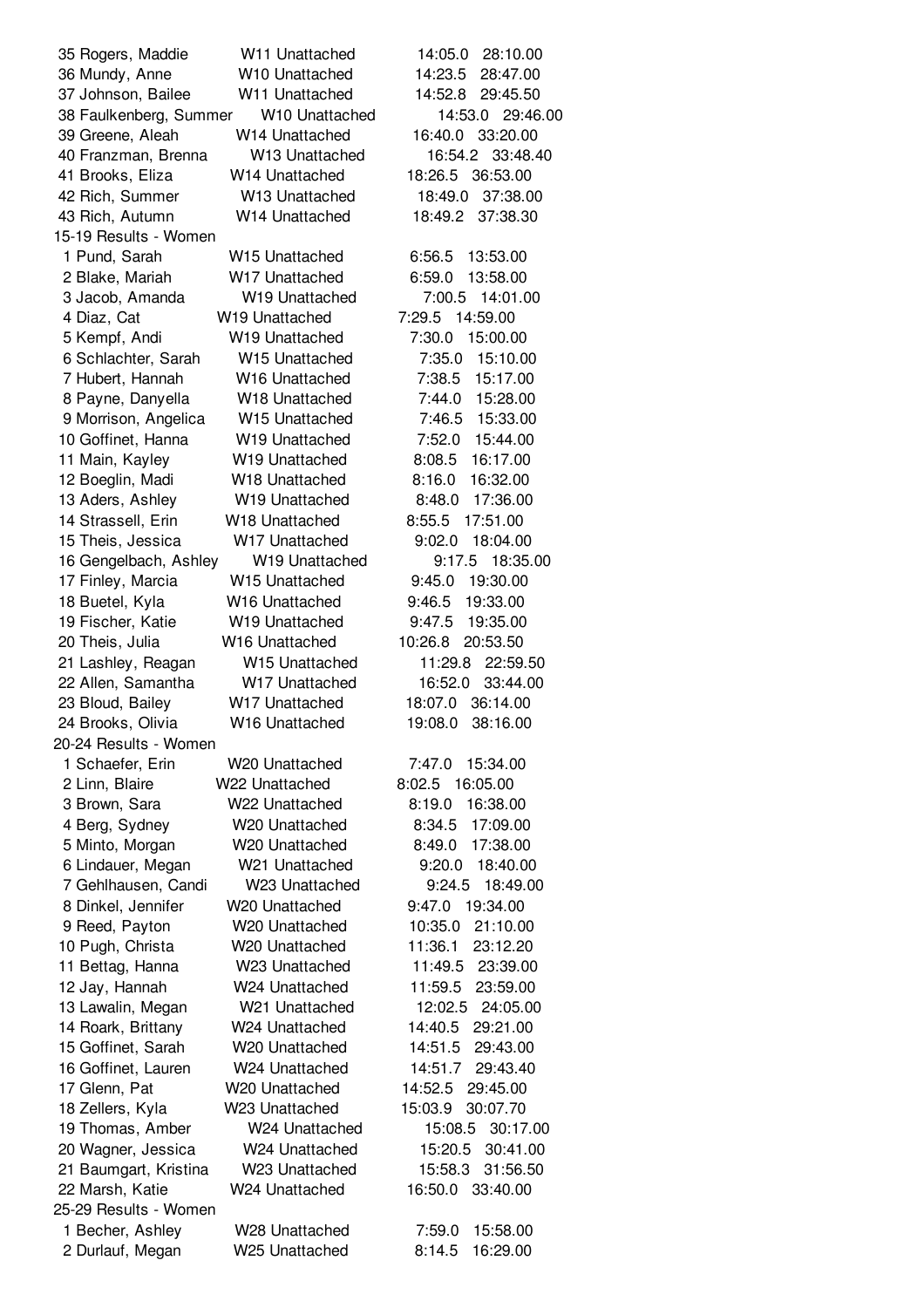Lawalin, Krystal W26 Unattached 8:18.0 16:36.00 Leinenbach, Kasey W29 Unattached 8:32.0 17:04.00 Lamar, Karen W29 Unattached 8:50.2 17:40.40 Lutring, Abby W29 Unattached 9:00.0 18:00.00 Gelarden, Sarah W29 Unattached 9:00.1 18:00.20 Harpenau, Zetta W27 Unattached 10:26.0 20:52.00 Wright, Carrie W28 Unattached 10:58.0 21:56.00 Taylor, Amber W27 Unattached 11:00.5 22:01.00 Dauby, Jordan W25 Unattached 11:21.0 22:42.00 Bragg, Rhiannon W28 Unattached 11:31.0 23:02.00 Richey, Lori W28 Unattached 14:55.6 29:51.10 Kleeman, Amy W25 Unattached 14:59.5 29:59.00 Risse, Kassie W26 Unattached 15:03.5 30:07.00 Block, Natalie W27 Unattached 15:21.0 30:42.00 Harpenau, Kassi W28 Unattached 15:38.0 31:16.00 LeClere, Kristen W28 Unattached 16:06.0 32:12.00 Emerson, Erin W28 Unattached 16:07.5 32:15.00 Zoglmann, Nicole W28 Unattached 16:41.1 33:22.20 Powers, Kimberly W26 Unattached 16:48.0 33:36.00 30-39 Results - Women Freeman-Chann, Wendy W33 Unattached 7:27.0 14:54.00 Meyer, Karri W38 Unattached 7:28.0 14:56.00 Robinson, Ashley W32 Unattached 8:03.0 16:06.00 Day, Lisa W39 Unattached 8:04.0 16:08.00 Click, Kelley W38 Unattached 8:31.5 17:03.00 Parke, Emily W33 Unattached 8:33.5 17:07.00 Ficker, Jennifer W34 Unattached 8:43.0 17:26.00 Atkins, Amanda W39 Unattached 8:44.0 17:28.00 Bruggeman, Anita W34 Unattached 8:46.0 17:32.00 Embry, Vanessa W35 Unattached 8:56.0 17:52.00 Peter, Lynn W39 Unattached 8:58.0 17:56.00 Brinksneader, Julie W31 Unattached 9:20.5 18:41.00 Naviaux, Danielle W36 Unattached 9:27.5 18:55.00 Hammack, Kris W35 Unattached 9:29.5 18:59.00 Lain, Theresa W30 Unattached 9:46.2 19:32.30 Brown, Kristi W32 Unattached 10:01.0 20:02.00 Hockenberry, Amanda W33 Unattached 10:03.5 20:07.00 Runkle, Michelle W31 Unattached 10:04.0 20:08.00 Miller, Lisa W39 Unattached 10:06.0 20:12.00 Kessans, Laura W33 Unattached 10:18.0 20:36.00 Stephens, Michelle W33 Unattached 10:25.0 20:50.00 Brinksneader, Brooke W31 Unattached 10:31.0 21:02.00 Smtih, Tara W33 Unattached 10:31.2 21:02.30 Hill, Jessica W38 Unattached 10:32.2 21:04.40 Thomas, Stephanie W39 Unattached 10:42.5 21:25.00 Houchin, Erin W37 Unattached 10:49.0 21:38.00 Roll, amanda W34 Unattached 10:51.5 21:43.00 Smith, Brandy W36 Unattached 10:52.5 21:45.00 Schultz, Gretchen W35 Unattached 10:54.0 21:48.00 Zellers, Heidi W30 Unattached 10:59.3 21:58.50 Oberhausen, Bridget W34 Unattached 11:08.5 22:17.00 Chappell, Desiree W35 Unattached 11:08.9 22:17.70 Parker, Erin W37 Unattached 11:10.0 22:20.00 Ford, Vanessa W35 Unattached 11:11.5 22:23.00 Aubrey, Brandy W39 Unattached 11:19.5 22:39.00 Young, Ivy W34 Unattached 11:25.0 22:50.00 Applegate, Kristi W37 Unattached 11:43.0 23:26.00 Payne, Jennifer W31 Unattached 12:07.0 24:14.00 Perryman, Kelly W33 Unattached 13:05.5 26:11.00 Melton, Mindy W38 Unattached 13:14.5 26:29.00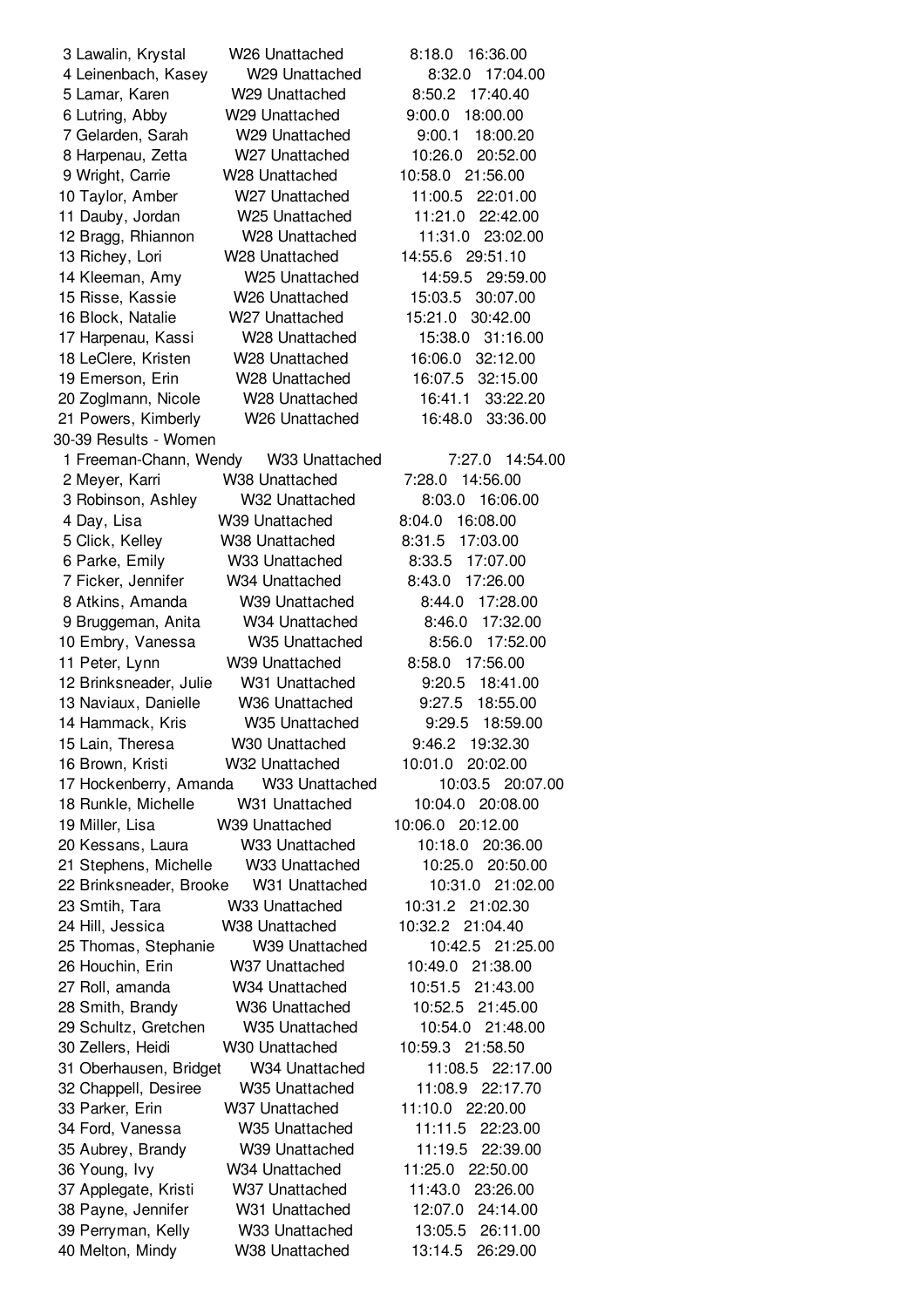Jacob, Lauren W33 Unattached 13:15.5 26:31.00 Aders, Hannah W31 Unattached 13:17.5 26:35.00 Foster, Dawn W38 Unattached 13:18.0 26:36.00 Curry, Angela W38 Unattached 13:28.0 26:56.00 Wolf, Adrienne W30 Unattached 13:29.5 26:59.00 Smith, Angie W33 Unattached 13:35.6 27:11.20 Franzman, Dana W35 Unattached 13:42.8 27:25.50 Wilkerson, Kelly W34 Unattached 13:55.0 27:50.00 Zellers, Sharla W31 Unattached 13:58.5 27:57.00 Krieg, Miranda W32 Unattached 14:19.0 28:38.00 James, Stephanie W39 Unattached 14:23.8 28:47.50 Lashley, Jennifer W39 Unattached 14:38.5 29:17.00 Gladish, Angie W38 Unattached 15:03.3 30:06.60 Martin, Kate W33 Unattached 15:19.0 30:38.00 Labhart, Brandi W34 Unattached 15:37.0 31:14.00 Knight, Lauren W32 Unattached 16:07.0 32:14.00 Schulthise, Jessica W31 Unattached 16:08.0 32:16.00 Lindauer, Shannon W36 Unattached 16:32.5 33:05.00 Zuelly, Michelle W35 Unattached 16:34.5 33:09.00 Benjamin, Joann W39 Unattached 16:35.5 33:11.00 Beertzer, Angela W34 Unattached 16:36.5 33:13.00 Rich, Wendi W36 Unattached 17:00.5 34:01.00 Kreilein, Stacy W39 Unattached 17:01.0 34:02.00 Huff, Mandy W36 Unattached 17:37.5 35:15.00 James, Beth W36 Unattached 17:57.5 35:55.00 Ridener, Bobbi W35 Unattached 18:07.5 36:15.00 Hermann, Brandie W30 Unattached 18:38.5 37:17.00 Fortune, Erin W31 Unattached 18:39.5 37:19.00 James, Jennifer W30 Unattached 18:48.0 37:36.00 40-49 Results - Women Main, Elaine W48 Unattached 6:58.5 13:57.00 Ludwig-McCabe, Barbara W47 Unattached 8:02.0 16:04.00 Stath, Joyce W47 Unattached 8:04.5 16:09.00 Noble, Wendy W44 Unattached 8:19.5 16:39.00 Brown, Abbie W41 Unattached 8:22.0 16:44.00 Beckort, Mary Jane W44 Unattached 8:31.0 17:02.00 Hagedorn, Sheena W40 Unattached 8:42.0 17:24.00 Franchville, Julie W46 Unattached 8:51.7 17:43.40 Schwoeppe, Carol W47 Unattached 8:57.5 17:55.00 Tullis, Dawn W41 Unattached 9:17.0 18:34.00 Joiner, Michaeline W46 Unattached 9:38.5 19:17.00 Rogers, Kassi W47 Unattached 9:53.0 19:46.00 Bales, Crystal W40 Unattached 9:58.8 19:57.50 Pfeiffer, Kellie W48 Unattached 10:21.0 20:42.00 Noble, Laura W44 Unattached 10:22.0 20:44.00 Theis, Terri W42 Unattached 10:27.0 20:54.00 Ogle, Trina W45 Unattached 10:58.3 21:56.50 Oakley, Angela W44 Unattached 11:03.5 22:07.00 Young, Pam W41 Unattached 11:04.0 22:08.00 Kiplinger, Kelly W43 Unattached 11:08.0 22:16.00 Mathena, Shelly W44 Unattached 11:20.5 22:41.00 Young, Emilie W41 Unattached 11:20.6 22:41.10 Ettensohn, Sophia W40 Unattached 11:24.0 22:48.00 Land, Jennifer W43 Unattached 11:24.5 22:49.00 Axton, Cheryl W42 Unattached 11:43.5 23:27.00 Johnson, Vanessa W40 Unattached 11:48.0 23:36.00 Bell, Beth W49 Unattached 11:52.0 23:44.00 Seifert, Anna W44 Unattached 12:34.0 25:08.00 Lehmkuhler, Shannon W42 Unattached 12:34.3 25:08.50 Wells, Danielle W40 Unattached 12:35.0 25:10.00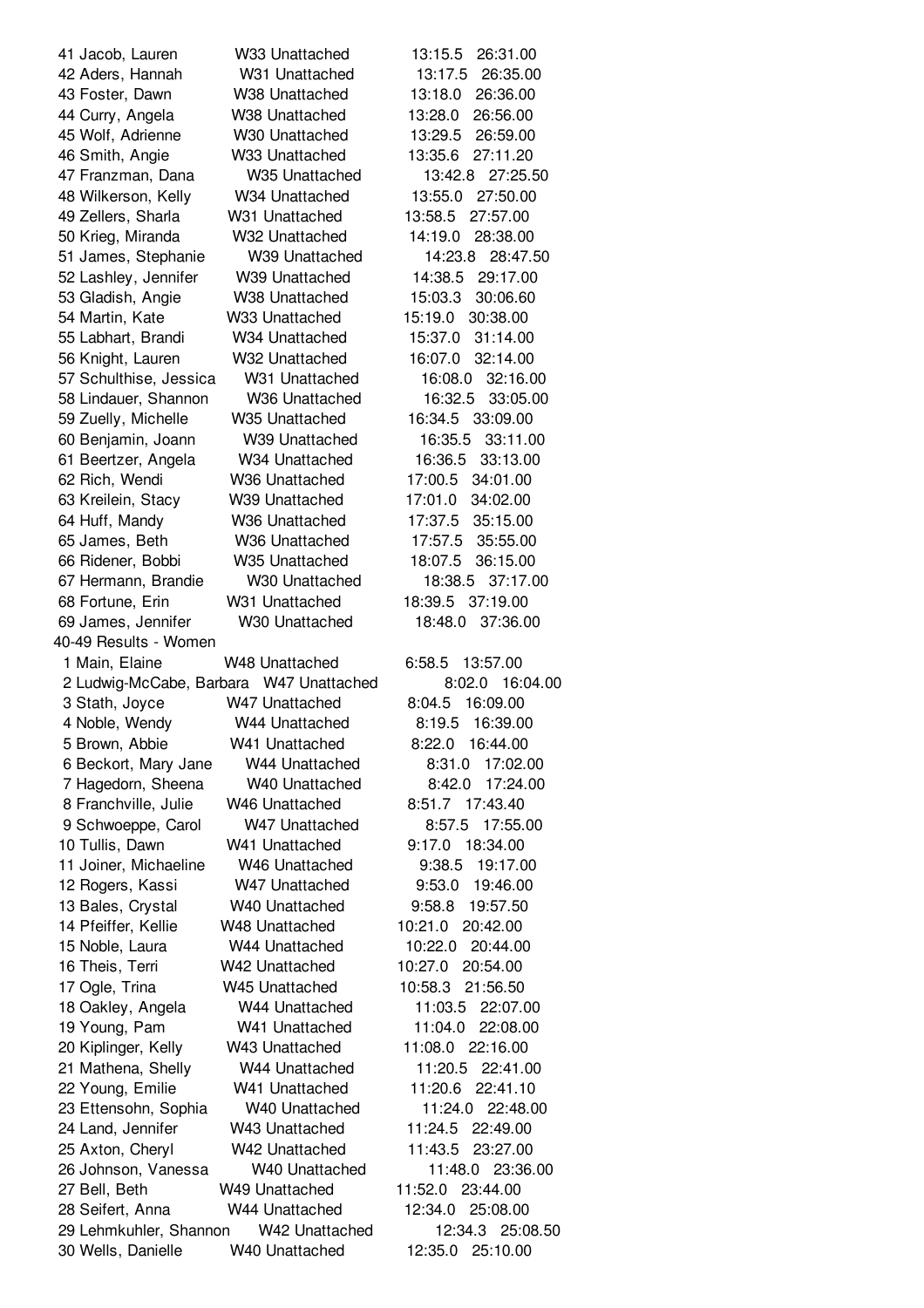Young, Heidi W41 Unattached 12:42.5 25:25.00 Carlson, Debbi W47 Unattached 13:05.0 26:10.00 Brooks, Maria W48 Unattached 13:19.5 26:39.00 Criss, Teresa W44 Unattached 13:40.5 27:21.00 Hagan, Teri W48 Unattached 13:43.0 27:26.00 Conner, Elizabeth W40 Unattached 13:45.5 27:31.00 Davis, Candy W41 Unattached 14:26.5 28:53.00 Schlachter, Laurie W48 Unattached 14:52.0 29:44.00 Hohne, Jennifer W42 Unattached 14:55.5 29:51.00 Collins, Julie W42 Unattached 15:02.2 30:04.40 Ludwig, Karen W46 Unattached 15:02.5 30:05.00 Thomas, Laura W47 Unattached 15:06.5 30:13.00 Pies, Molly W40 Unattached 15:14.5 30:29.00 Stephens, Holly W43 Unattached 15:57.0 31:54.00 Lahee, Sheila W48 Unattached 15:58.0 31:56.00 Lyons, Amy W42 Unattached 16:04.0 32:08.00 Aders, Alicia W42 Unattached 16:05.5 32:11.00 George, Tonya W43 Unattached 16:35.0 33:09.90 Foe, Angie W49 Unattached 16:48.3 33:36.60 Riley, Amy W40 Unattached 16:52.2 33:44.40 Whitworth, Katrina W41 Unattached 16:55.0 33:50.00 Stuffy, Jo W48 Unattached 17:38.0 35:16.00 Miller, Sarah W40 Unattached 18:57.0 37:54.00 50-54 Results - Women Inman, Krystal W54 Unattached 8:00.2 16:00.40 Goffinet, Jane W51 Unattached 8:34.6 17:09.20 Fischer, Jackie W50 Unattached 8:59.0 17:58.00 Sterling, Kathy W50 Unattached 9:08.0 18:16.00 Henning, Angela W52 Unattached 10:30.0 21:00.00 Miller, Jean W50 Unattached 10:32.0 21:04.00 Hauser, Julie W53 Unattached 10:51.7 21:43.30 Ernst, Becky W50 Unattached 10:59.5 21:59.00 Goffinet, Debbie W52 Unattached 11:06.0 22:12.00 Hauser, Cheryl W54 Unattached 11:41.0 23:22.00 Elder, Debbie W51 Unattached 11:44.5 23:29.00 Schnieder, Vicki W54 Unattached 11:58.0 23:56.00 Miller, Jackie W52 Unattached 12:05.0 24:10.00 Keown, Marian W51 Unattached 12:06.0 24:12.00 Crawford, Joyce W53 Unattached 12:13.5 24:27.00 Clark, Peggy W54 Unattached 12:37.0 25:14.00 Niehaus, Doris W53 Unattached 12:44.5 25:29.00 Lawalin, Cheryl W51 Unattached 12:50.5 25:41.00 Stiles, Paula W54 Unattached 13:04.0 26:08.00 Weatherholt, Lora Ruth W53 Unattached 13:05.5 26:11.00 Schaefer, Marcia W50 Unattached 13:41.0 27:22.00 Crockett, Kim W51 Unattached 14:21.5 28:43.00 Sumner, Judy W54 Unattached 14:25.0 28:50.00 Shelby, Angela W50 Unattached 14:26.7 28:53.30 Wagner, Janet W53 Unattached 15:10.0 30:20.00 Ballman, Sandy W53 Unattached 15:20.0 30:40.00 Traphagen, Sandy W50 Unattached 15:24.2 30:48.40 Hakes, Julie W52 Unattached 15:40.5 31:21.00 Gonzalez, Beth W52 Unattached 15:43.0 31:26.00 Lawalin, Vicki W52 Unattached 15:45.0 31:30.00 Strassell, Laura W50 Unattached 16:01.5 32:03.00 Kreisle, Rene W51 Unattached 16:01.7 32:03.30 Bolen, Jennifer W52 Unattached 16:02.0 32:04.00 Bryant, Terri W54 Unattached 16:49.5 33:39.00 McCain, Marla W50 Unattached 16:53.0 33:46.00 Hawell, Karen W51 Unattached 16:54.0 33:48.00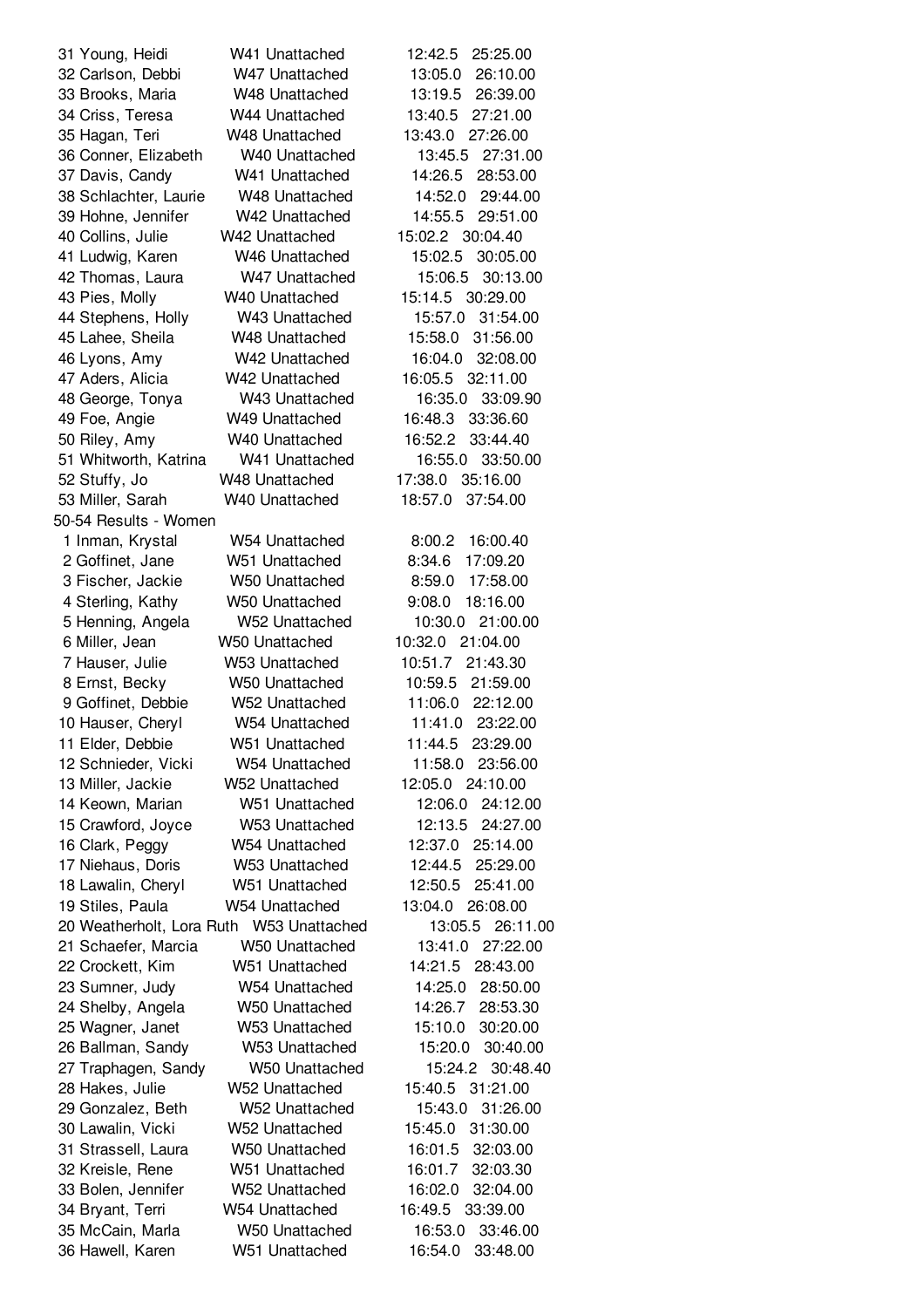| 37 Sprinkle, Jacqueline           | W50 Unattached                 | 17:34.0<br>35:08.00                      |
|-----------------------------------|--------------------------------|------------------------------------------|
| 38 Hagedorn, Pam                  | W50 Unattached                 | 17:38.5<br>35:17.00                      |
| 39 Lawson, Wanita                 | W50 Unattached                 | 18:17.2<br>36:34.40                      |
| 40 Gilles, Brenda                 | W51 Unattached                 | 18:25.5<br>36:51.00                      |
| 41 Hubert, Marilyn                | W52 Unattached                 | 37:53.00<br>18:56.5                      |
| 55-59 Results - Women             |                                |                                          |
| 1 McGary, Sherry                  | <b>W56 Unattached</b>          | 18:05.00<br>9:02.5                       |
| 2 Harpenau, Donna                 | W56 Unattached                 | 27:11.00<br>13:35.5                      |
| 3 Cash, Betty                     | W57 Unattached                 | 15:11.5 30:23.00                         |
| 4 LaGrange, Joanie                | W55 Unattached                 | 15:21.1<br>30:42.20                      |
| 5 LeClere, Cathy                  | W57 Unattached                 | 31:34.00<br>15:47.0                      |
| 6 Ress, Cindia                    | W57 Unattached                 | 15:50.5<br>31:41.00                      |
| 7 LeClere, Leanne                 | W59 Unattached                 | 15:56.5<br>31:53.00                      |
| 8 Knight, Diana                   | W57 Unattached                 | 16:05.0<br>32:10.00                      |
| 9 Ehrlich, Cindy                  | <b>W58 Unattached</b>          | 32:10.20<br>16:05.1                      |
| 10 Emerson, Debra                 | <b>W59 Unattached</b>          | 32:18.00<br>16:09.0                      |
| 11 Ewing, Barbara                 | W58 Unattached                 | 16:24.0<br>32:48.00                      |
| 12 Lyons, Karen                   | <b>W56 Unattached</b>          | 16:41.0<br>33:22.00                      |
| 13 Labhart, Jeanie                | <b>W56 Unattached</b>          | 16:43.0<br>33:26.00                      |
| 14 Marsili, Rita                  | <b>W58 Unattached</b>          | 17:37.0 35:14.00                         |
| 15 Jarboe, Kathy                  | <b>W56 Unattached</b>          | 17:40.0<br>35:20.00                      |
| 16 Christensen, Debbie            | <b>W59 Unattached</b>          | 18:41.0<br>37:22.00                      |
| 60-69 Results - Women             |                                |                                          |
| 1 Turner, Lynda                   | W65 Unattached                 | 10:35.7<br>21:11.30                      |
| 2 Litherland, Gayle               | W61 Unattached                 | 12:56.0<br>25:52.00                      |
| 3 Kaho, Jane                      | W62 Unattached                 | 15:04.0<br>30:08.00                      |
| 4 Strahl, Karen                   | W62 Unattached                 | 15:05.0<br>30:10.00                      |
| 5 Peter, Brenda                   | W63 Unattached                 | 15:24.0<br>30:48.00                      |
| 6 Weiss, Linda                    | W61 Unattached                 | 16:42.5<br>33:25.00                      |
| 70+ Results - Women               |                                |                                          |
| 1 Dickman, Elva                   | W75 Unattached                 | 33:36.70<br>16:48.4                      |
| 2 Herrmann, Beth                  | W74 Unattached                 | 18:27.5<br>36:55.00                      |
| 3 Bell, June                      | W77 Unattached                 | 18:28.0<br>36:56.00                      |
| 4 Schaefer, Mary Jo               | W77 Unattached                 | 19:07.5<br>38:15.00                      |
| 5 Hodde, Margaret                 | W73 Unattached                 | 19:08.0 38:16.00                         |
| 9 & Under Results - Men           |                                | 7:17.0                                   |
| 1 McCabe, Andrew                  | M9 Unattached                  | 14:34.00                                 |
| 2 Lain, Brayden                   | M9 Unattached                  | 7:26.0<br>14:52.00                       |
| 3 Hagedorn III, Walter            | M8 Unattached<br>M7 Unattached | 7:51.0<br>15:42.00<br>7:59.8<br>15:59.50 |
| 4 Wolf, Reece<br>5 Gladish, Mason | M9 Unattached                  | 16:11.00<br>8:05.5                       |
| 6 Kaiser, Orrin                   | M8 Unattached                  | 8:15.2<br>16:30.30                       |
| 7 Crawford, Cameron               | M8 Unattached                  | 8:24.5 16:49.00                          |
| 8 Lashley, Pierce                 | M9 Unattached                  | 17:18.00<br>8:39.0                       |
| 9 Fenn, Mark                      | M Unattached                   | 9:06.0<br>18:12.00                       |
| 10 Stephens, Chase                | M7 Unattached                  | 18:56.00<br>9:28.0                       |
| 11 Wolf, Parker                   | M5 Unattached                  | 9:44.5<br>19:29.00                       |
| 12 Casebolt, Kaiden               | M8 Unattached                  | 9:45.0<br>19:29.90                       |
| 13 Wahl, Max                      | M7 Unattached                  | 10:00.0<br>20:00.00                      |
| 14 Zellers, Luke                  | M6 Unattached                  | 21:58.00<br>10:59.0                      |
| 15 O'Brien, Drevan                | M9 Unattached                  | 11:42.5<br>23:25.00                      |
| 16 Kleeman, Tate                  | M8 Unattached                  | 11:56.5<br>23:53.00                      |
| 17 Benjamin, Noah                 | M8 Unattached                  | 14:07.0<br>28:14.00                      |
| 18 Purvis, Nathaniel              | M6 Unattached                  | 14:16.5<br>28:33.00                      |
| 19 Bruner, Seth                   | M9 Unattached                  | 14:33.0<br>29:06.00                      |
| 20 Strahl, Carter                 | M9 Unattached                  | 15:03.4<br>30:06.70                      |
| 21 Lindauer, Isaac                | M8 Unattached                  | 16:02.5<br>32:05.00                      |
| 22 Zuelly, Ayden                  | M7 Unattached                  | 16:02.8<br>32:05.50                      |
| 10-14 Results - Men               |                                |                                          |
| 1 Reed, Elliot                    | M14 Unattached                 | 5:37.0<br>11:14.00                       |
|                                   |                                |                                          |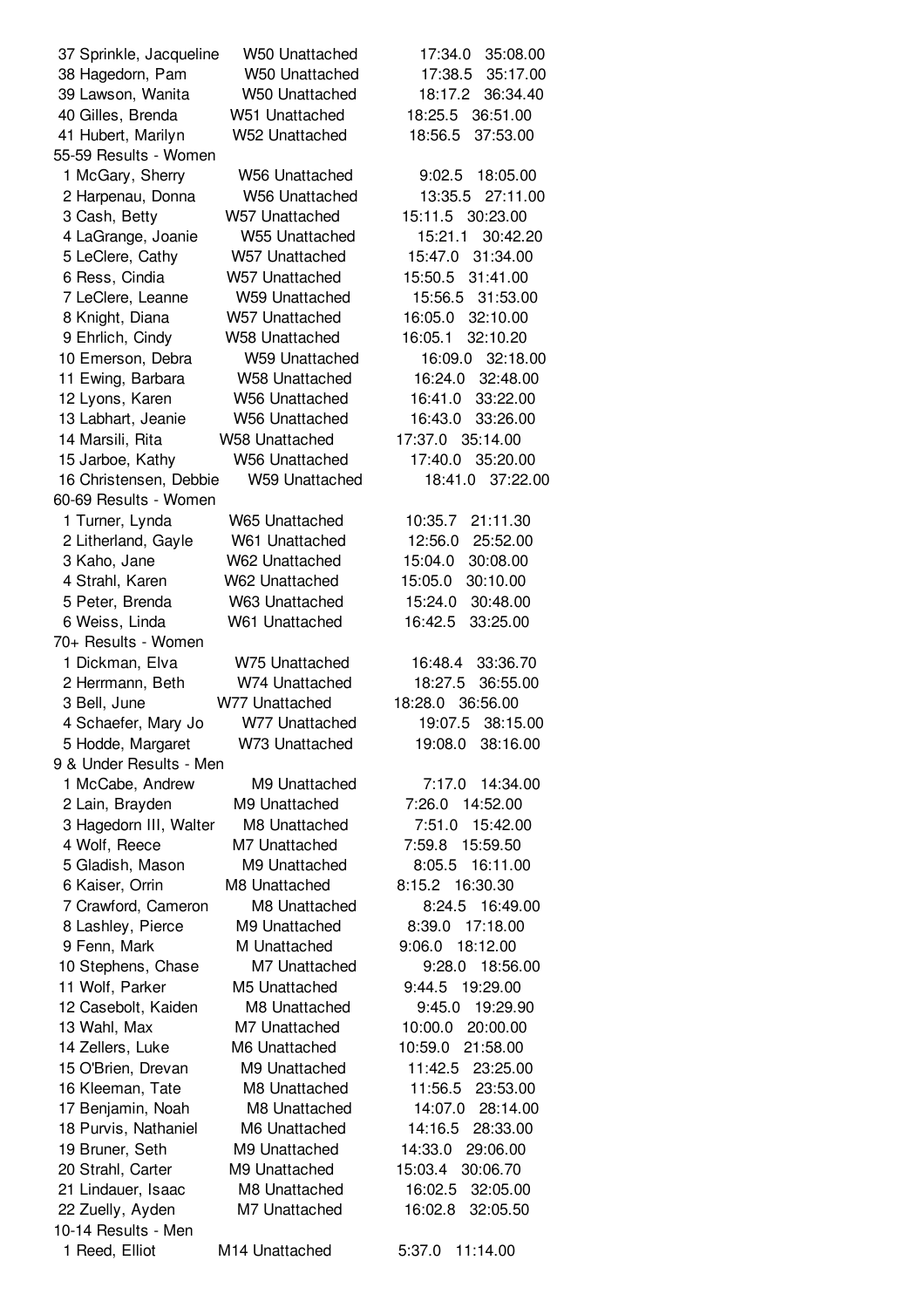Hodde, Sam M10 Unattached 11:12.5 22:25.00

 Kaiser, Nate M13 Unattached 5:41.0 11:22.00 Taylor, Jalen M13 Unattached 5:57.0 11:54.00 Boone, Sean M14 Unattached 6:00.5 12:01.00 Wiesman, Colby M14 Unattached 6:02.0 12:04.00 Melton, Oliver M14 Unattached 6:03.0 12:06.00 Beckort, Chase M14 Unattached 6:10.5 12:21.00 Garrenton, Evan M14 Unattached 6:12.0 12:24.00 Wahl, Michael M13 Unattached 6:14.5 12:29.00 Mackey, Les M14 Unattached 6:15.0 12:30.00 Taylor, Ryan M14 Unattached 6:24.0 12:48.00 Wolf, Spenser M10 Unattached 6:25.0 12:50.00 Peter, Bryce M13 Unattached 6:26.5 12:53.00 Simpson, Will M13 Unattached 6:31.3 13:02.50 Lashley, Grant M14 Unattached 6:33.0 13:06.00 Kaiser, Nigel M12 Unattached 6:33.8 13:07.50 Gore, Houston M14 Unattached 6:36.5 13:13.00 Wimsatt, Aaron M14 Unattached 6:43.0 13:26.00 Coalter, Damian M13 Unattached 6:48.0 13:36.00 Schroeder, Corey M13 Unattached 6:56.0 13:52.00 Sargent, John M14 Unattached 6:59.8 13:59.50 Marksberry, Evan M13 Unattached 7:00.8 14:01.50 Chestnut, Kaden M11 Unattached 7:01.0 14:02.00 Hubert, Dylan M12 Unattached 7:04.6 14:09.20 Hammack, Coy M10 Unattached 7:06.1 14:12.20 Spalding, Corey M14 Unattached 7:06.7 14:13.30 McCabe, Aiden M11 Unattached 7:07.2 14:14.40 Troesch, Bryce M10 Unattached 7:08.6 14:17.20 Curry, Taylor M12 Unattached 7:09.5 14:19.00 Young, Jacob M14 Unattached 7:12.5 14:25.00 Fox, John M14 Unattached 7:22.0 14:44.00 West, Christian M14 Unattached 7:24.2 14:48.40 Theis, Jonathan M12 Unattached 7:24.5 14:49.00 Klem, Brody M10 Unattached 7:25.3 14:50.50 Minto, Milan M13 Unattached 7:25.5 14:51.00 Hess, Cole M10 Unattached 7:27.8 14:55.50 Fest, Spencer M14 Unattached 7:30.5 15:01.00 Thomas, Colby M13 Unattached 7:31.5 15:03.00 Strassell, William M12 Unattached 7:35.5 15:11.00 Gordon, Ben M13 Unattached 7:46.7 15:33.30 Fischer, Jace M14 Unattached 7:53.0 15:46.00 Wetzel, Bryce M13 Unattached 7:53.3 15:46.60 Theis, Jarrett M10 Unattached 7:59.9 15:59.80 Braunecker, Corey M11 Unattached 8:02.2 16:04.40 Ettensohn, Andrew M13 Unattached 8:18.5 16:37.00 Sapp, Austin M14 Unattached 8:23.0 16:46.00 Kiplinger, Kage M14 Unattached 8:23.5 16:47.00 Braunecker, Shane M11 Unattached 8:27.0 16:54.00 Engelbrecht, Tanner M10 Unattached 8:43.5 17:27.00 Koch, Anthony M11 Unattached 8:47.0 17:34.00 Noble, Colin M12 Unattached 8:52.0 17:44.00 Hollinden, Neal M12 Unattached 9:01.5 18:03.00 Johnson, Cole M11 Unattached 9:18.5 18:37.00 Conner, Jonathan M10 Unattached 9:23.5 18:47.00 Minto, Landen M12 Unattached 10:12.0 20:24.00 Noble, Evan M10 Unattached 10:37.5 21:15.00 Granderson, Cole M10 Unattached 10:40.0 21:20.00 Gregg, Michael M13 Unattached 10:47.0 21:34.00 Keen III, Dennis M12 Unattached 10:56.0 21:52.00 Greene, Dymetry M12 Unattached 10:56.3 21:52.50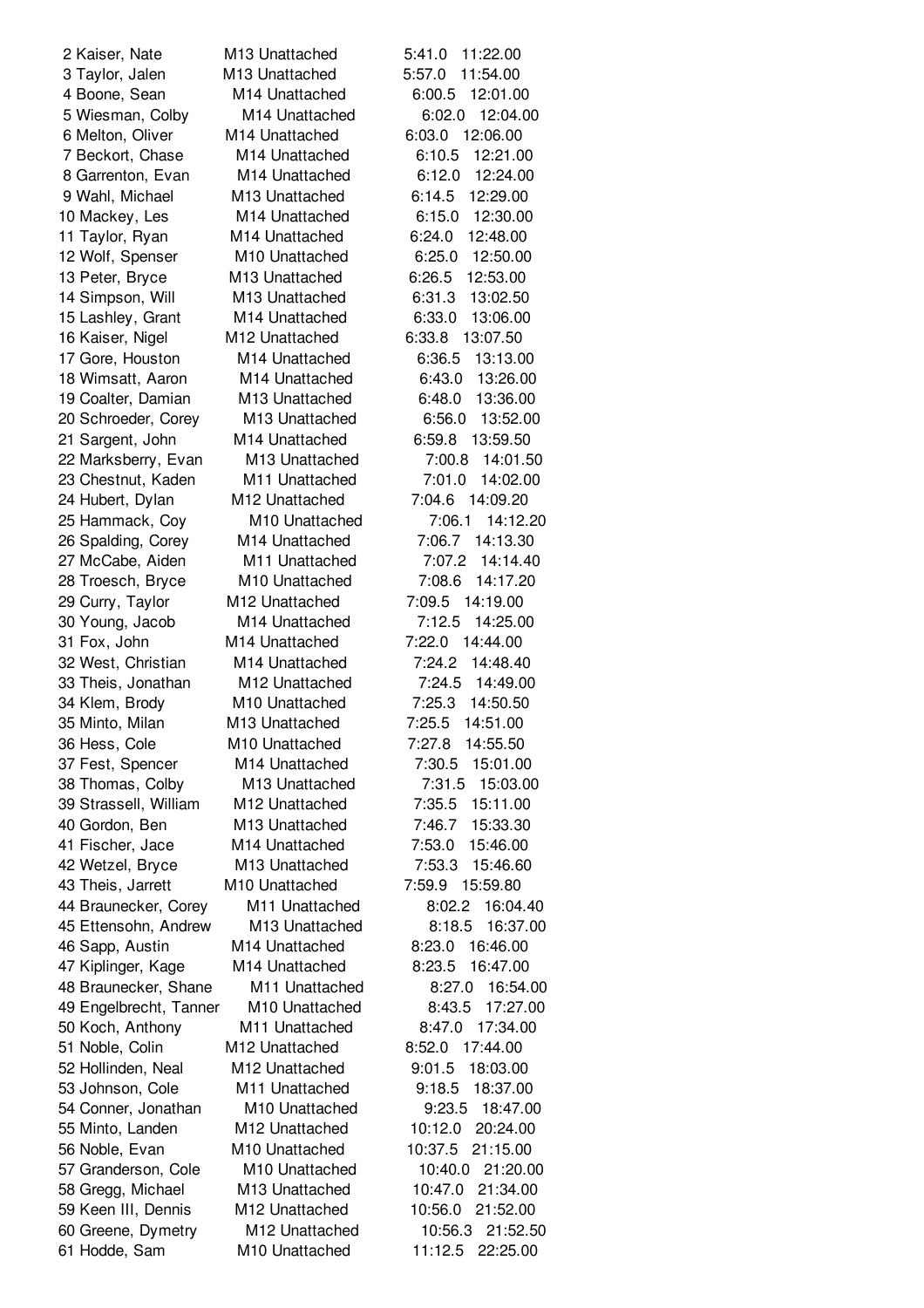15-19 Results - Men 20-24 Results - Men

 Pies, Daniel M10 Unattached 11:25.5 22:51.00 Stiles, Noah M13 Unattached 11:29.5 22:59.00 Lashley, Carter M12 Unattached 11:29.6 22:59.20 Fortwendel, Jacob M11 Unattached 11:45.5 23:31.00 Hohne, Cain M13 Unattached 11:55.5 23:51.00 Brooks, Nathan M11 Unattached 13:21.5 26:43.00 Joiner, Kyle M11 Unattached 13:44.0 27:28.00 Lyons, Tretter M13 Unattached 16:03.0 32:06.00 Gogel, Jake M10 Unattached 16:40.6 33:21.10 Spinkle, Jimmy M10 Unattached 17:01.5 34:03.00 Sprinkle, Gordon M10 Unattached 17:16.0 34:32.00 Fortwendel, Marcus M13 Unattached 17:35.5 35:11.00 Kreilein, Wyatt M10 Unattached 18:32.5 37:05.00 Mazden, Tyler M17 Unattached 5:30.0 11:00.00 Mundy, Brandon M17 Unattached 5:42.5 11:25.00 Sherry, Cameron M18 Unattached 5:45.5 11:31.00 Bettag, Bryce M19 Unattached 6:01.5 12:03.00 Elmer, Lance M17 Unattached 6:03.5 12:07.00 Bratcher, Chandler M17 Unattached 6:04.0 12:08.00 Lee, Andrew M18 Unattached 6:08.0 12:16.00 Scott, Will M15 Unattached 6:09.5 12:19.00 Weyer, Joel M18 Unattached 6:09.5 12:19.00 Ridener, Bryce M17 Unattached 6:15.5 12:31.00 Blanford, Michael M15 Unattached 6:17.0 12:34.00 Stewart, Shawn M15 Unattached 6:22.5 12:45.00 Fischer, Nick M17 Unattached 6:23.0 12:46.00 Henke, Cole M18 Unattached 6:24.5 12:49.00 Little, Keong M15 Unattached 6:26.0 12:52.00 Beckman, Sam M19 Unattached 6:33.5 13:07.00 Vincent, Aaron M18 Unattached 6:38.0 13:16.00 Malone, Brennan M19 Unattached 6:46.0 13:32.00 Whistle, Brandon M15 Unattached 6:47.0 13:34.00 Trammell, Adam M17 Unattached 6:50.5 13:41.00 Thomas, Joshua M16 Unattached 6:55.0 13:50.00 Ebelhar, Samuel M16 Unattached 6:55.5 13:51.00 Schwartz, Nathaniel M18 Unattached 7:08.5 14:17.00 Braunecker, Adam M19 Unattached 7:14.0 14:28.00 Hauser, Ben M18 Unattached 7:22.5 14:45.00 Barham, Dylan M16 Unattached 7:25.0 14:50.00 Sanders, Grant M18 Unattached 7:34.5 15:09.00 Hinton, Marcus M19 Unattached 7:52.5 15:45.00 Clark, Chris M15 Unattached 7:57.0 15:54.00 Marcrum, Mitchell M16 Unattached 8:33.0 17:06.00 James, Taylor M17 Unattached 9:43.0 19:26.00 Gregg, Allen M15 Unattached 10:38.0 21:16.00 Weatherholt, Matthew M15 Unattached 10:41.0 21:22.00 Allen, Darian M19 Unattached 14:40.0 29:20.00 Shea, Thrash M24 Unattached 5:08.5 10:17.00 Wilson, Zach M21 Unattached 5:33.5 11:07.00 Trowbridge, Zak M20 Unattached 6:31.0 13:02.00 Ernst, Michael M23 Unattached 6:39.5 13:19.00 Leonard, Miles M20 Unattached 6:44.5 13:29.00 LaGrange, Taylor M21 Unattached 6:51.0 13:42.00 Kleemann, Dylan M23 Unattached 7:04.8 14:09.50 Hoppenjans, Jordan M24 Unattached 7:06.5 14:13.00 Noland, Leland M22 Unattached 7:08.0 14:16.00 Buechler, Vaughn M20 Unattached 7:11.0 14:22.00 Kimball, Andrew M22 Unattached 7:19.5 14:39.00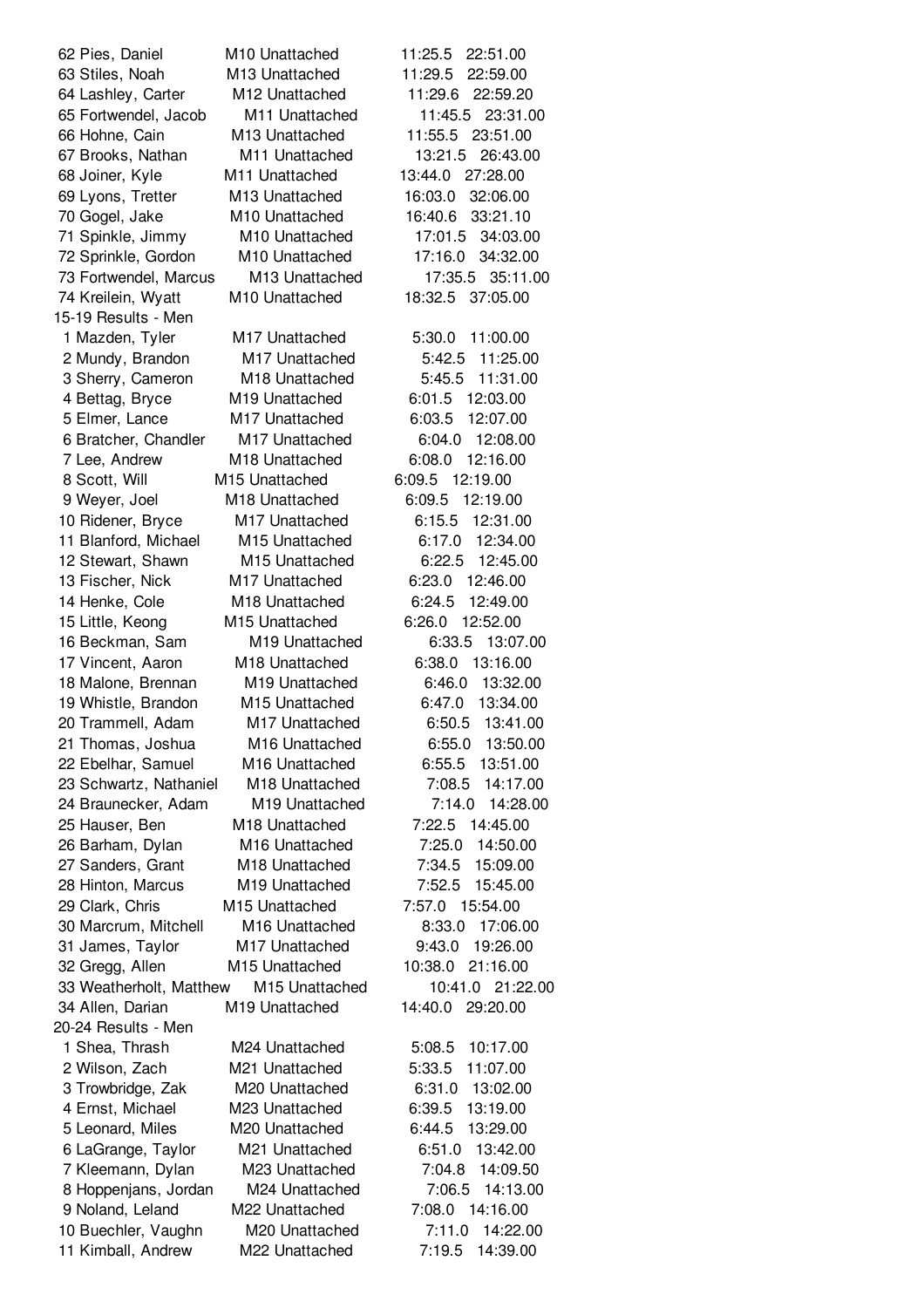| 12 Cross, Brandon     | M21 Unattached             | 15:24.00<br>7:42.0  |
|-----------------------|----------------------------|---------------------|
| 13 Wollenmann, Collin | M20 Unattached             | 15:31.00<br>7:45.5  |
| 14 Ernst, Isaiah      | M <sub>20</sub> Unattached | 7:46.0<br>15:32.00  |
| 15 Weyer, Ben         | M20 Unattached             | 8:30.0<br>17:00.00  |
| 16 Kleaving, Nick     | M21 Unattached             | 9:00.5<br>18:01.00  |
| 17 Kleemann, Justin   | M23 Unattached             | 9:01.0<br>18:02.00  |
| 18 Schaefer, Gus      | M23 Unattached             | 18:25.6<br>36:51.10 |
| 25-29 Results - Men   |                            |                     |
| 1 Brown, Judd         | M26 Unattached             | 13:38.00<br>6:49.0  |
| 2 James, Darrin       | M29 Unattached             | 7:52.2<br>15:44.40  |
| 3 Marsh, Ben          | M27 Unattached             | 16:09.20<br>8:04.6  |
|                       | M29 Unattached             | 18:10.00            |
| 4 Risse, Ryan         |                            | 9:05.0              |
| 5 Rigby, Ben          | M25 Unattached             | 9:24.0<br>18:48.00  |
| 6 Homa, Matt          | M26 Unattached             | 9:48.0<br>19:36.00  |
| 7 Kleemann, Jared     | M27 Unattached             | 9:57.5<br>19:55.00  |
| 8 Konerding, Cole     | M <sub>25</sub> Unattached | 10:26.7<br>20:53.30 |
| 9 Lawalin, Derek      | M25 Unattached             | 12:49.0<br>25:38.00 |
| 10 Harpenau, Kyle     | M27 Unattached             | 15:38.5<br>31:17.00 |
| 30-39 Results - Men   |                            |                     |
| 1 Shielos, Jason      | M36 Unattached             | 6:26.3<br>12:52.50  |
| 2 Brockman, Adam      | M32 Unattached             | 12:56.00<br>6:28.0  |
| 3 Cail, Chris         | M30 Unattached             | 6:59.5 13:59.00     |
| 4 Bevil, Joshua       | M31 Unattached             | 7:04.5<br>14:09.00  |
| 5 Klem, Kyle          | M38 Unattached             | 7:06.0<br>14:12.00  |
| 6 Knotts, Shawn       | M35 Unattached             | 7:07.0<br>14:14.00  |
| 7 Lain, Caleb         | M32 Unattached             | 7:26.5<br>14:53.00  |
| 8 Lutring, Grant      | M <sub>30</sub> Unattached | 7:26.7<br>14:53.30  |
| 9 Beertzer, David     | M37 Unattached             | 7:30.3<br>15:00.50  |
| 10 Hess, Ryan         | M37 Unattached             | 7:33.0<br>15:06.00  |
| 11 Sumner, Ryan       | M33 Unattached             | 15:16.00<br>7:38.0  |
| 12 Wagner, Kasey      | M31 Unattached             | 7:47.3<br>15:34.50  |
| 13 Gladish, Jared     | M39 Unattached             | 8:06.0<br>16:12.00  |
| 14 Callas, Steven     | M31 Unattached             | 8:06.5<br>16:13.00  |
| 15 Schultz, Matt      | M39 Unattached             | 8:12.0<br>16:24.00  |
| 16 Hakamata, Kazuya   | M38 Unattached             | 16:30.00<br>8:15.0  |
| 17 Ackerman, Corey    | M30 Unattached             | 8:24.0<br>16:48.00  |
| 18 Wilkerson, Justin  | M39 Unattached             | 8:50.0<br>17:40.00  |
| 19 Anderson, Beau     | M36 Unattached             | 17:50.00<br>8:55.0  |
| 20 Theis, Jason       | M37 Unattached             | 9:05.5 18:11.00     |
| 21 Daum, Adam         | M36 Unattached             | 9:14.5<br>18:29.00  |
| 22 Brinksneader, Adam | M32 Unattached             | 9:23.0<br>18:46.00  |
| 23 Zellers, John      | M33 Unattached             | 9:45.5<br>19:31.00  |
| 24 Wahl, Mark         | M33 Unattached             | 10:00.1<br>20:00.20 |
|                       |                            |                     |
| 25 Runkle, Matthew    | M33 Unattached             | 10:04.5 20:09.00    |
| 26 Zellers, Heath     | M37 Unattached             | 10:17.5<br>20:35.00 |
| 27 Martin, Justin     | M32 Unattached             | 20:39.00<br>10:19.5 |
| 28 Houchin, Dustin    | M36 Unattached             | 20:48.00<br>10:24.0 |
| 29 Axton, Chris       | M34 Unattached             | 10:30.5 21:01.00    |
| 30 smith, Thomas      | M30 Unattached             | 10:31.1 21:02.20    |
| 31 Chestnut, Lee      | M39 Unattached             | 10:43.5 21:27.00    |
| 32 Zellers, Phil      | M30 Unattached             | 11:00.0 22:00.00    |
| 33 Payne, Justin      | M30 Unattached             | 12:04.5<br>24:09.00 |
| 34 Young, Neil        | M32 Unattached             | 12:43.0<br>25:26.00 |
| 35 Hall, AJ           | M36 Unattached             | 13:17.0<br>26:34.00 |
| 36 Labhart, Erik      | M31 Unattached             | 15:37.2<br>31:14.40 |
| 37 Lindauer, Chad     | M35 Unattached             | 16:02.2 32:04.40    |
| 38 Gogel, Grant       | M34 Unattached             | 33:21.00<br>16:40.5 |
| 39 Rich, Patrick      | M39 Unattached             | 37:06.00<br>18:33.0 |
| 40-49 Results - Men   |                            |                     |
| 1 Brinkman, Anthony   | M41 Unattached             | 6:07.5<br>12:15.00  |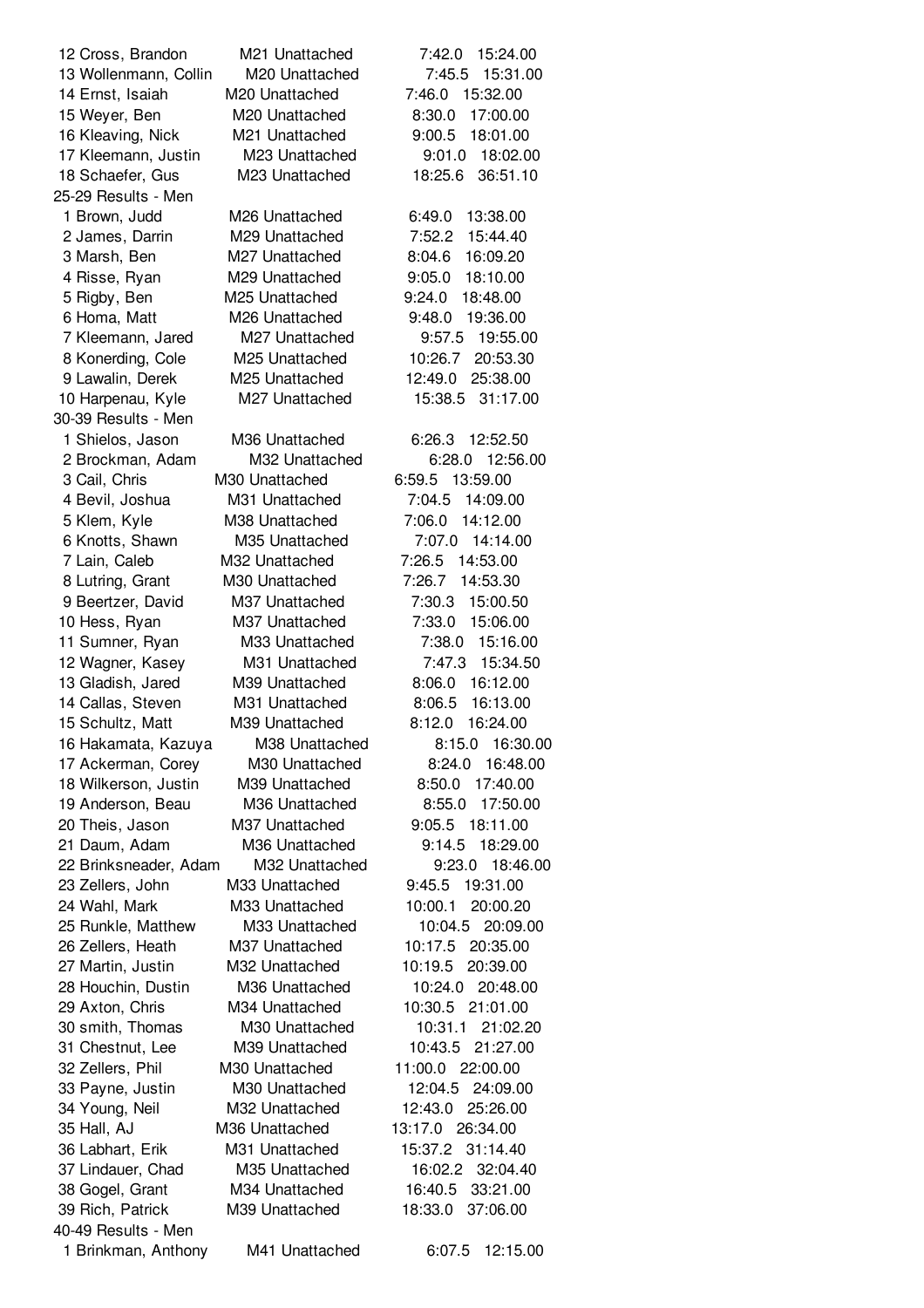50-54 Results - Men 55-59 Results - Men 60-69 Results - Men

 Foe, Charles M44 Unattached 7:17.5 14:35.00 Michael, Chann M40 Unattached 7:22.1 14:44.10 Arnold, Lloyd M40 Unattached 7:31.0 15:02.00 Davvid, Gilles M49 Unattached 7:48.0 15:36.00 Gilles, David M49 Unattached 7:49.0 15:38.00 Peter, Darrell M41 Unattached 8:01.0 16:02.00 Minto, Todd M49 Unattached 8:20.5 16:41.00 Goffinet, David M48 Unattached 8:38.5 17:17.00 Crawford, Rodney M43 Unattached 8:39.5 17:19.00 Ballman, Glenn M48 Unattached 8:41.5 17:23.00 Hoch, John M43 Unattached 9:03.5 18:07.00 Cornejo, Juan M46 Unattached 9:04.5 18:09.00 Boling, Kenny M46 Unattached 9:31.5 19:03.00 Wetzel, Bill M42 Unattached 10:07.0 20:14.00 Ernst, Joe M49 Unattached 10:11.0 20:22.00 Schwoeppe, Linda M48 Unattached 10:31.5 21:03.00 Martin, Jason M40 Unattached 11:06.5 22:13.00 Hodde, Chuck M47 Unattached 11:13.5 22:27.00 Pies, Clint M41 Unattached 11:21.5 22:43.00 Applegate, James M40 Unattached 11:50.0 23:40.00 Hagan, Mike M48 Unattached 13:43.1 27:26.20 Bruner, Matt M46 Unattached 14:36.0 29:12.00 Lashley, Pete M43 Unattached 14:39.5 29:19.00 Lyons, John M44 Unattached 16:02.8 32:05.60 Lawson, Jimmy M48 Unattached 18:17.0 36:34.00 Kreilein, Bob M44 Unattached 18:32.8 37:05.50 Hermann, Todd M42 Unattached 18:38.0 37:16.00 Schaefer, Tony M44 Unattached 19:07.0 38:14.00 Gilles, Chad M51 Unattached 7:51.5 15:43.00 Pierrard, Keith M52 Unattached 7:56.5 15:53.00 Thomas, Darin M53 Unattached 8:00.0 16:00.00 Henton, Jeff M52 Unattached 8:07.5 16:15.00 Drake, Michael M52 Unattached 8:12.5 16:25.00 Sterling, Mark M51 Unattached 8:41.7 17:23.30 Minto, Tracy M51 Unattached 8:51.0 17:42.00 Lawalin, Allan M53 Unattached 9:25.5 18:51.00 Bryant, Larry M52 Unattached 9:36.0 19:12.00 Floyd, Brian M54 Unattached 9:57.0 19:54.00 Carlson, Mike M54 Unattached 10:33.5 21:07.00 Shelby, Elmer M51 Unattached 11:23.0 22:46.00 Niehaus, Glenn M54 Unattached 12:10.5 24:21.00 Schaefer, Duane M51 Unattached 13:42.5 27:25.00 Noble, Brian M50 Unattached 13:58.0 27:56.00 Rogers, Jeff M50 Unattached 14:23.0 28:46.00 Goffinet, Chris M51 Unattached 14:51.7 29:43.30 Cravens, Chuck M51 Unattached 15:37.5 31:15.00 Rhodes, Kevin M53 Unattached 16:53.3 33:46.60 Booty, Keith M55 Unattached 8:00.6 16:01.10 Connor, Brian M55 Unattached 8:42.5 17:25.00 Johannemann, David M58 Unattached 10:23.0 20:46.00 LaGrange, Kent M56 Unattached 10:53.5 21:47.00 Christensen, Russell M59 Unattached 12:38.5 25:17.00 Traphagen, Craig M55 Unattached 15:36.0 31:12.00 Zuelly, Gary M58 Unattached 15:50.6 31:41.10 Ewing, Clay M58 Unattached 16:24.5 32:49.00 Sutcliffe, Donald M62 Unattached 7:33.5 15:07.00 Reed, Bob M64 Unattached 9:28.5 18:57.00